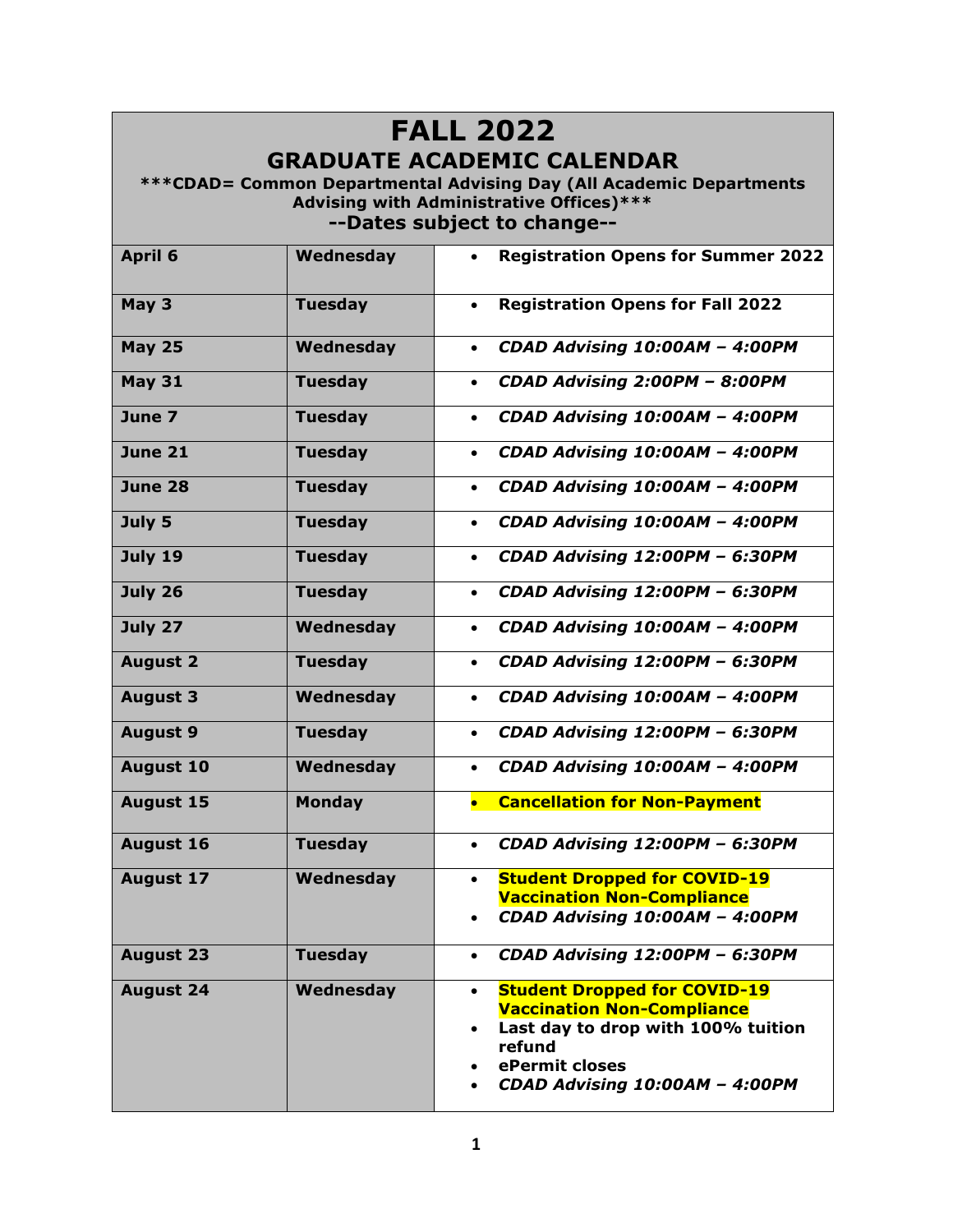| <b>August 25</b>                     | <b>Thursday</b>           | <b>Fall 2022 Classes Begin</b><br>$\bullet$                                                                                                                                                                                                                                                                                                                                     |
|--------------------------------------|---------------------------|---------------------------------------------------------------------------------------------------------------------------------------------------------------------------------------------------------------------------------------------------------------------------------------------------------------------------------------------------------------------------------|
| August 25 - 31                       | Thursday -<br>Wednesday   | Late registration for Fall 2022                                                                                                                                                                                                                                                                                                                                                 |
| <b>August 31</b>                     | Wednesday                 | <b>Student Dropped for COVID-19</b><br>$\bullet$<br><b>Vaccination Non-Compliance</b><br>Last day to add a course<br>$\bullet$<br>Last day to drop with 75% tuition<br>$\bullet$<br>refund.<br>Last day to drop without a grade of<br>$\bullet$<br>"WD"                                                                                                                         |
| September 1                          | <b>Thursday</b>           | <b>Course Withdrawal Drop (WD)</b><br>$\bullet$<br>period begins. A grade of "WD" is<br>assigned to students who officially<br>drop a class.<br><b>Verification of Enrollment Rosters</b><br>$\bullet$<br>available on CUNYfirst                                                                                                                                                |
| September $1 - 14$                   | Thursday -<br>Wednesday   | <b>Withdrawal Drop (WD) period. A</b><br>$\bullet$<br>grade of "WD" is assigned to<br>students who officially drop a class                                                                                                                                                                                                                                                      |
| September $2 - 5$                    | Friday -<br><b>Monday</b> | No classes scheduled<br>$\bullet$                                                                                                                                                                                                                                                                                                                                               |
| <b>September 5</b>                   | <b>Monday</b>             | <b>Labor Day</b><br>$\bullet$<br><b>College closed - NO CLASSES</b><br>$\bullet$                                                                                                                                                                                                                                                                                                |
| <b>September 7</b>                   | Wednesday                 | Last day to drop with 50% tuition<br>$\bullet$<br>refund                                                                                                                                                                                                                                                                                                                        |
| September 14                         | Wednesday                 | <b>Census date</b><br>$\bullet$<br>Last day to drop with 25% tuition<br>$\bullet$<br>refund<br><b>Course Withdrawal Drop (WD)</b><br>$\bullet$<br>period ends. Last day to drop<br>without the grade of "W".<br>Deadline to declare a major for<br>$\bullet$<br>current term<br><b>Deadline for faculty to submit</b><br>$\bullet$<br><b>Verification of Enrollment Rosters</b> |
| September 15                         | <b>Thursday</b>           | <b>Course Withdrawal period begins. A</b><br>$\bullet$<br>grade of "W" is assigned to students<br>who officially drop a class.                                                                                                                                                                                                                                                  |
| September 15 -<br><b>December 14</b> | Thursday -<br>Wednesday   | Withdrawal period. A grade of "W" is<br>$\bullet$<br>assigned to students who officially<br>drop a class.                                                                                                                                                                                                                                                                       |
| September 19                         | <b>Monday</b>             | <b>Graduation Application for the FALL</b><br>$\bullet$<br>2022 class begins                                                                                                                                                                                                                                                                                                    |